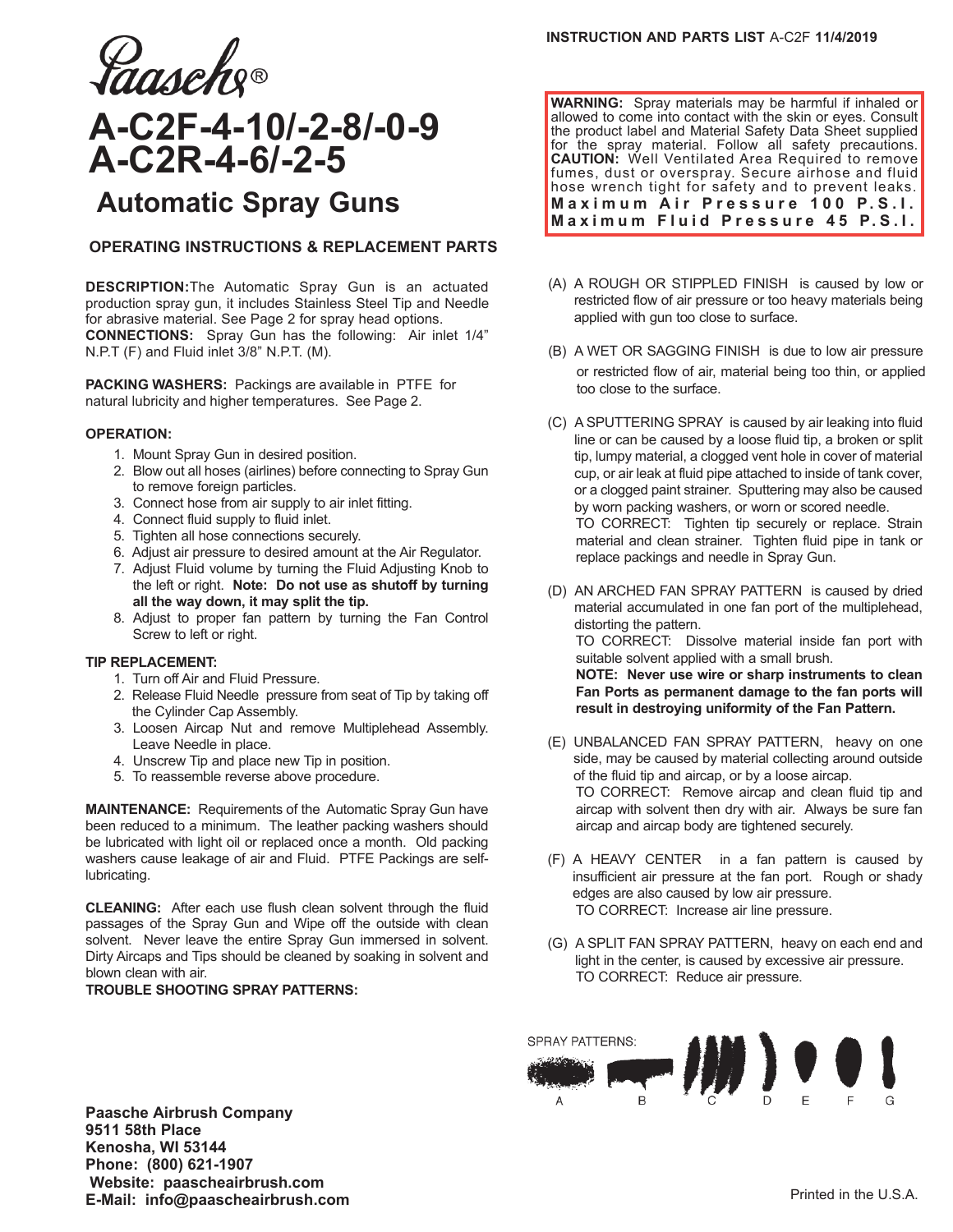

 **WARNING:** Do not use Knob as a shut-off by turning all the way down - it will split the tip.

- 6. **A-U-4L** Stainless Steel Needle
- 7. **U-3651** Fan Control Screw (Includes O-Ring)
- 8. **3A-4** O-Ring (1) (6 Pack)
- 9. **C-31** Fluid Body
- 10. **U-3502** Packing Set
- 11. **U-3633** Large "O" Ring
- 12. U-3632 Small "O" Ring
- 13. **U-1907B** Shell
- 14 U-3656 **PTFE Piston**
- 15. U-2966 **Piston Spring**
- 16. **U-2686A** Cylinder Cap Assembly

## **ROUND PATTERN**

- **Application:** Standard Spray
- **Sizes:** 2-5(.73) & 4-6(.93)
- **Fluid Viscosity:** Light to Medium (3 to 6 C.F.M. @ 40 P.S.I.)
- 1. **56RA-**Aircap Body (Select Size above)
- 2. **U-3707** Sleeve PTFE
- 3. **U-1649** Aircap Nut
- 4. **U-** Stainless Body Tip (Select Size above) Stainless Needle
- 5. **A-U-4L**



## **FAN PATTERN**

- **Application:** Standard Spray
- **Sizes:** 0-9(.55), or 4-10(.93)
- **Fluid Viscosity:** Light to Medium (4 to 12 C.F.M. @40 or 50 P.S.I.)
	- Aircap Body (Select Size above)
- 1. **56FA** 2. **U-3663** Sleeve PTFE
- 3. **U-1649** Aircap Nut
- 4. **U-**Stainless Body Tip (Select Size above)
- 5. **A-U-4L** Stainless Needle

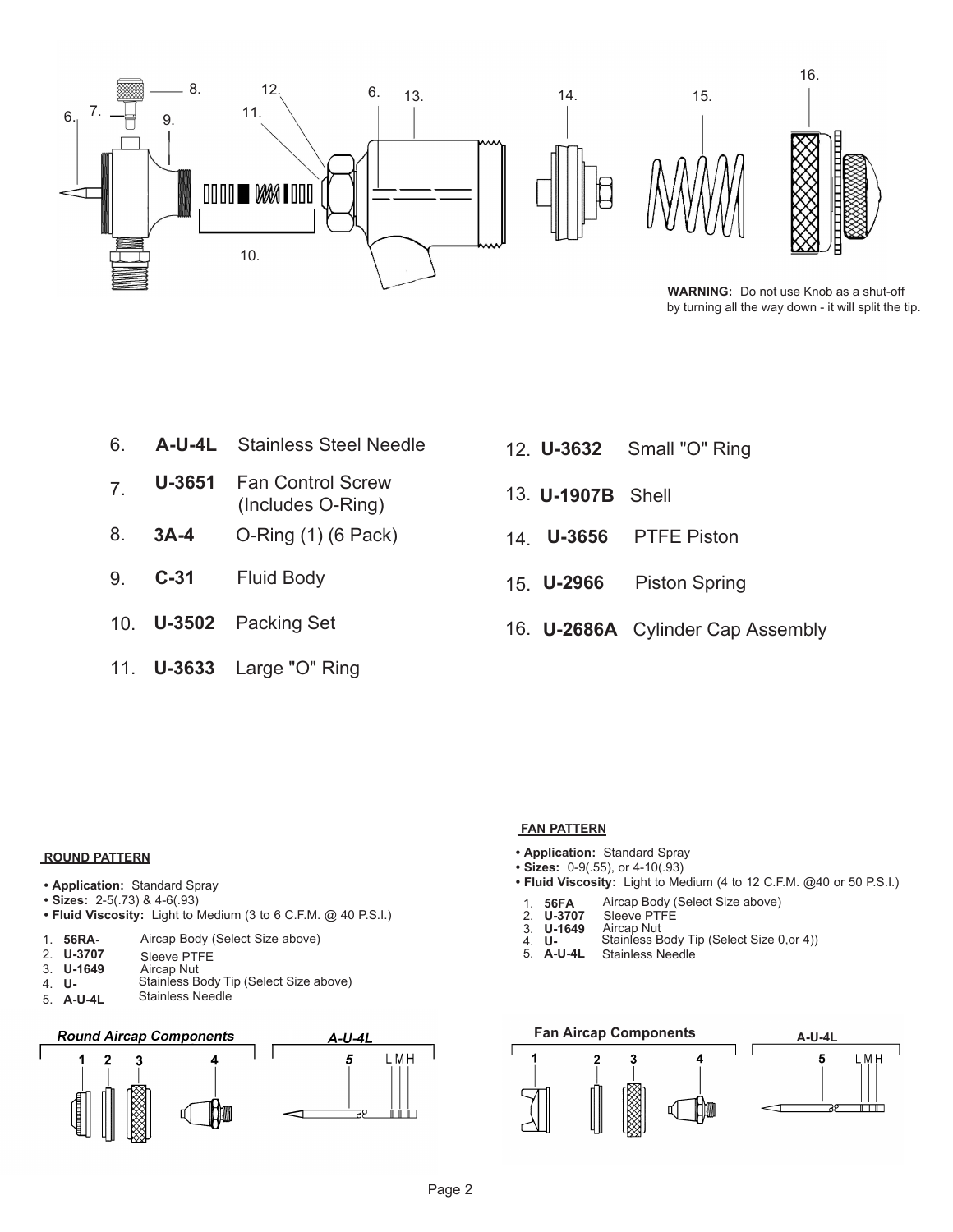## OPTIONAL ACCESSORIES



HL-3/16-10

AIR HOSE